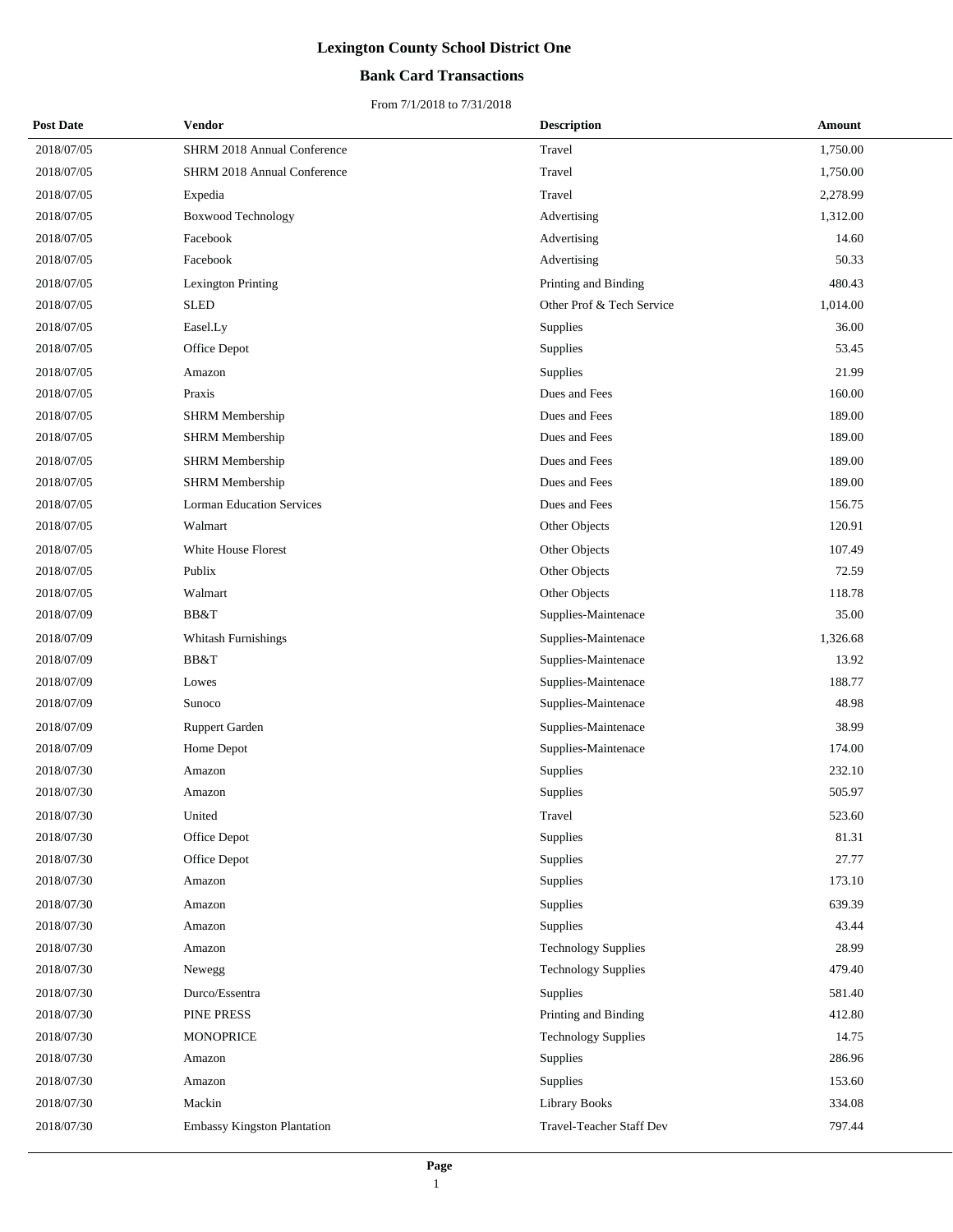## **Bank Card Transactions**

| <b>Post Date</b> | <b>Vendor</b>               | <b>Description</b>      | Amount |
|------------------|-----------------------------|-------------------------|--------|
| 2018/07/30       | <b>LR Hook</b>              | Repairs and Maintenance | 85.87  |
| 2018/07/30       | <b>LR Hook</b>              | Repairs and Maintenance | 30.55  |
| 2018/07/30       | LR Hook                     | Repairs and Maintenance | 21.67  |
| 2018/07/30       | Carolina Power Equipment    | Supplies-Maintenace     | 28.76  |
| 2018/07/30       | <b>Bearing Distributors</b> | Supplies-Maintenace     | 58.11  |
| 2018/07/30       | Lee Transport               | Supplies-Maintenace     | 49.22  |
| 2018/07/30       | A-Z Lawnmower               | Supplies-Maintenace     | 34.76  |
| 2018/07/30       | <b>Tractor Supply</b>       | Supplies-Maintenace     | 34.59  |
| 2018/07/30       | <b>NAPA</b>                 | Supplies-Maintenace     | 22.88  |
| 2018/07/30       | <b>NAPA</b>                 | Supplies-Maintenace     | 230.35 |
| 2018/07/30       | <b>Tractor Supply</b>       | Supplies-Maintenace     | 49.27  |
| 2018/07/30       | A-Z Lawnmower               | Supplies-Maintenace     | 29.41  |
| 2018/07/30       | Enlows                      | Supplies-Maintenace     | 148.22 |
| 2018/07/30       | Herndon Chevrolet           | Supplies-Maintenace     | 34.94  |
| 2018/07/30       | <b>GRAINGER</b>             | Supplies                | 240.43 |
| 2018/07/30       | Enlows                      | Supplies-Maintenace     | 127.49 |
| 2018/07/30       | <b>CES</b>                  | Supplies-Maintenace     | 230.48 |
| 2018/07/30       | Lowe's                      | Supplies-Maintenace     | 65.06  |
| 2018/07/30       | Lowe's                      | Supplies-Maintenace     | 23.80  |
| 2018/07/30       | <b>NAPA</b>                 | Supplies-Maintenace     | 154.06 |
| 2018/07/30       | Lowe's                      | Supplies-Maintenace     | 162.64 |
| 2018/07/30       | <b>CES</b>                  | Supplies-Maintenace     | 186.72 |
| 2018/07/30       | <b>CES</b>                  | Supplies-Maintenace     | 166.80 |
| 2018/07/30       | A-Z Lawnmower               | Supplies-Maintenace     | 76.98  |
| 2018/07/30       | Lowe's                      | Supplies-Maintenace     | 162.64 |
| 2018/07/30       | <b>CES</b>                  | Supplies-Maintenace     | 204.59 |
| 2018/07/30       | <b>Batteries Plus</b>       | Supplies-Maintenace     | 47.08  |
| 2018/07/30       | <b>Batteries Plus</b>       | Supplies-Maintenace     | 63.99  |
| 2018/07/30       | Home Depot                  | Supplies-Maintenace     | 81.49  |
| 2018/07/30       | <b>CES</b>                  | Supplies-Maintenace     | 63.74  |
| 2018/07/30       | Carts Plus                  | Supplies-Maintenace     | 45.90  |
| 2018/07/30       | A-Z Lawnmower               | Supplies-Maintenace     | 41.70  |
| 2018/07/30       | Lowe's                      | Supplies-Maintenace     | 162.64 |
| 2018/07/30       | Lowe's                      | Supplies-Maintenace     | 64.59  |
| 2018/07/30       | Midstate                    | Supplies-Maintenace     | 285.92 |
| 2018/07/30       | Ed Smith Lumber             | Supplies                | 9.62   |
| 2018/07/30       | <b>Dollar General</b>       | Supplies                | 12.84  |
| 2018/07/30       | A-Z Lawnmower               | Supplies-Maintenace     | 27.08  |
| 2018/07/30       | Sparrow & Kennedy           | Supplies-Maintenace     | 42.27  |
| 2018/07/30       | Lowe's                      | Supplies-Maintenace     | 91.98  |
| 2018/07/30       | Core & Main                 | Supplies-Maintenace     | 191.07 |
| 2018/07/30       | Pitt Stop                   | Supplies                | 24.70  |
| 2018/07/30       | Amazon.com                  | Supplies                | 7.99   |
| 2018/07/30       | Roberts Oxygen              | Supplies                | 80.25  |
| 2018/07/30       | Harbor Freight Tools        | Supplies                | 21.11  |
|                  |                             |                         |        |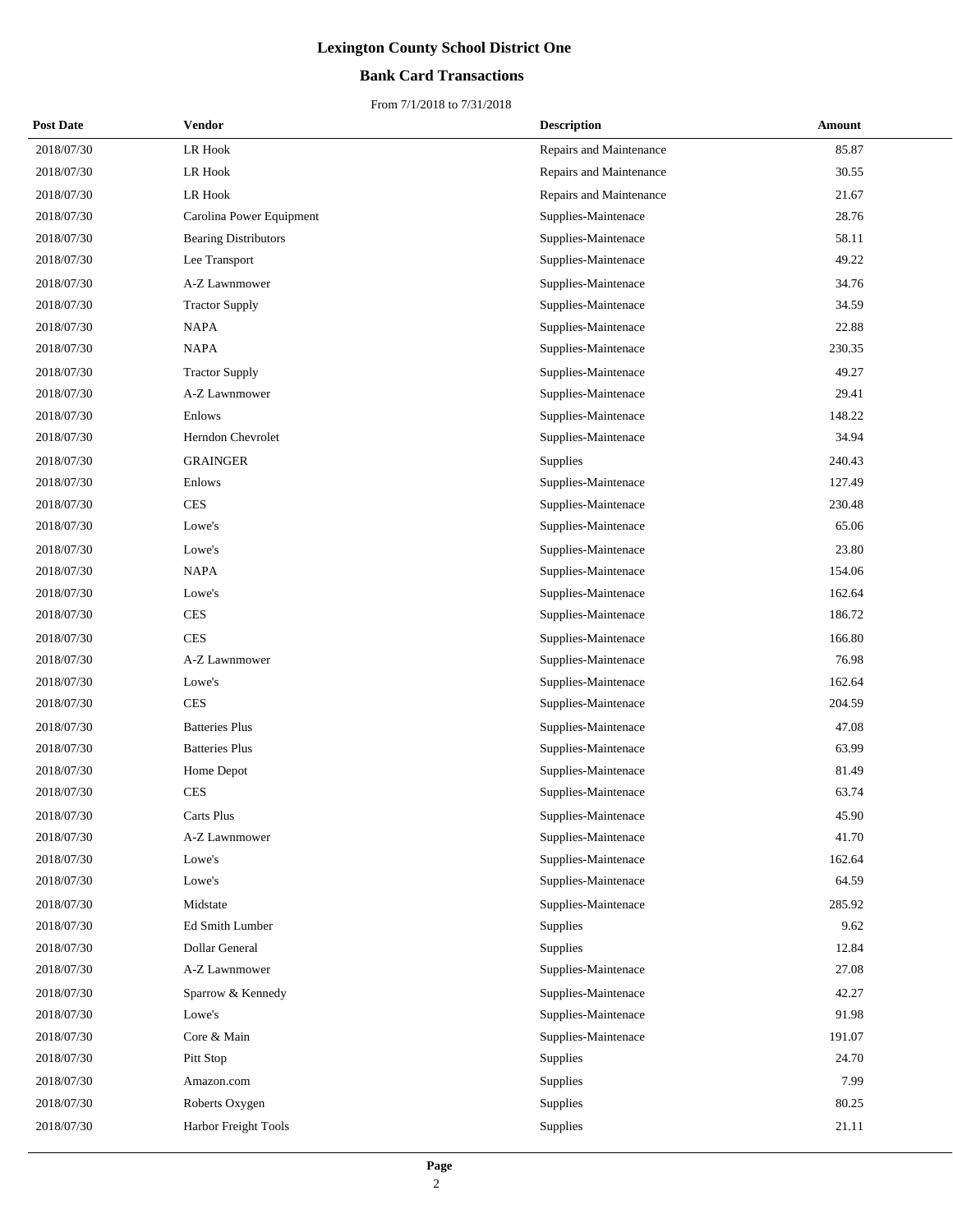## **Bank Card Transactions**

| <b>Post Date</b> | Vendor                           | <b>Description</b>        | Amount |
|------------------|----------------------------------|---------------------------|--------|
| 2018/07/30       | Harbor Freight Tools             | Supplies                  | 22.65  |
| 2018/07/30       | Murphy Express                   | Supplies                  | 34.86  |
| 2018/07/30       | Carts Plus                       | Supplies-Maintenace       | 98.44  |
| 2018/07/30       | A-Z Lawnmower                    | Supplies-Maintenace       | 54.63  |
| 2018/07/30       | A-Z Lawnmower                    | Supplies-Maintenace       | 64.68  |
| 2018/07/30       | <b>SCASA</b>                     | Travel                    | 200.00 |
| 2018/07/30       | <b>SLED</b>                      | Other Prof & Tech Service | 104.00 |
| 2018/07/30       | <b>UPS</b> Store                 | Other Prof & Tech Service | 25.37  |
| 2018/07/30       | Mini Warehouse of Lexington      | Other Prof & Tech Service | 99.00  |
| 2018/07/30       | <b>UPS</b> Store                 | Other Prof & Tech Service | 29.52  |
| 2018/07/30       | Office Depot                     | Supplies                  | 135.60 |
| 2018/07/30       | Amazon                           | Supplies                  | 26.66  |
| 2018/07/30       | 4 Imprint                        | Supplies                  | 190.32 |
| 2018/07/30       | Amazon                           | Supplies                  | 14.72  |
| 2018/07/30       | Amazon                           | Supplies                  | 75.02  |
| 2018/07/30       | Amazon                           | Supplies                  | 68.07  |
| 2018/07/30       | Libby's Of Lexington             | Other Objects             | 34.31  |
| 2018/07/30       | Old Mill Brew Pub                | Other Objects             | 174.40 |
| 2018/07/30       | Chef's Store                     | Other Objects             | 260.10 |
| 2018/07/30       | Lowes Food                       | Other Objects             | 37.65  |
| 2018/07/30       | Lowes                            | Other Objects             | 9.98   |
| 2018/07/30       | TCWP- Reg for L. Poole's confe   | Travel                    | 650.00 |
| 2018/07/30       | Riverbanks Zoo                   | Supplies                  | 258.75 |
| 2018/07/30       | <b>Teacher Created Resources</b> | Pupil Activity            | 85.89  |
| 2018/07/30       | Amazon                           | Pupil Activity            | 187.99 |
| 2018/07/30       | Amazon                           | Pupil Activity            | 26.97  |
| 2018/07/30       | Office Depot                     | Pupil Activity            | 16.04  |
| 2018/07/30       | Amazon                           | Pupil Activity            | 56.64  |
| 2018/07/30       | Amazon                           | Pupil Activity            | 69.63  |
| 2018/07/30       | Dick's Sport                     | Pupil Activity            | 310.20 |
| 2018/07/31       | Amazon.com                       | Supplies                  | 80.55  |
| 2018/07/31       | Amazon.com                       | Supplies                  | 17.90  |
| 2018/07/31       | Amazon.com                       | Supplies                  | 89.98  |
| 2018/07/31       | Amazon.com                       | Supplies                  | 102.42 |
| 2018/07/31       | <b>US FLAG STORE</b>             | Supplies                  | 92.50  |
| 2018/07/31       | <b>GOOSE CHASE</b>               | Supplies                  | 49.00  |
| 2018/07/31       | <b>HEINEMANN</b>                 | Supplies                  | 88.00  |
| 2018/07/31       | office depot                     | Supplies                  | 26.74  |
| 2018/07/31       | booksamillion                    | Supplies                  | 34.24  |
| 2018/07/31       | Happymall                        | Supplies                  | 328.00 |
| 2018/07/31       | amazon                           | Supplies                  | 11.20  |
| 2018/07/31       | amazon                           | Supplies                  | 25.77  |
| 2018/07/31       | Heinemann                        | Supplies                  | 34.19  |
| 2018/07/31       | amazon                           | Supplies                  | 83.66  |
| 2018/07/31       | Office Depot                     | Supplies                  | 139.09 |
|                  |                                  |                           |        |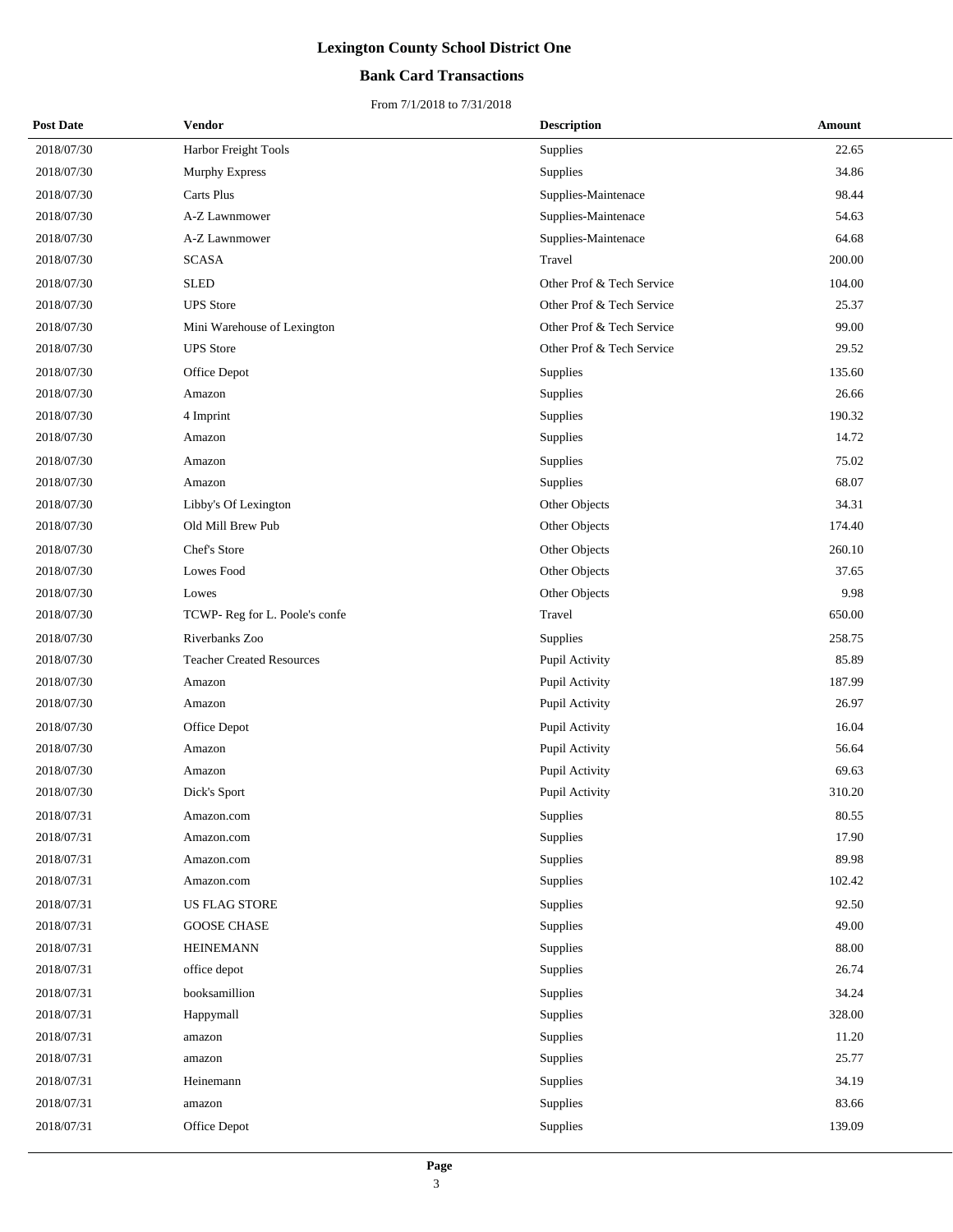## **Bank Card Transactions**

| <b>Post Date</b> | Vendor                         | <b>Description</b>        | Amount    |
|------------------|--------------------------------|---------------------------|-----------|
| 2018/07/31       | Amazon.com                     | Supplies                  | 30.10     |
| 2018/07/31       | Flipgrid Classroom             | Software Renewal/Agreemen | $-48.75$  |
| 2018/07/31       | Walmart                        | Supplies                  | 10.85     |
| 2018/07/31       | Office Depot                   | Supplies                  | 369.56    |
| 2018/07/31       | <b>AVID</b>                    | Inst Prog Improvement     | 870.00    |
| 2018/07/31       | <b>IRP</b>                     | Supplies                  | 15.75     |
| 2018/07/31       | <b>USPS</b>                    | Supplies                  | 350.00    |
| 2018/07/31       | Office Depot                   | Supplies                  | 42.77     |
| 2018/07/31       | Amazon                         | Supplies                  | 531.96    |
| 2018/07/31       | Amazon                         | Supplies                  | 391.11    |
| 2018/07/31       | Amazon                         | Supplies                  | $-260.74$ |
| 2018/07/31       | <b>LOWES FOODS</b>             | Supplies                  | 38.84     |
| 2018/07/31       | <b>LOWES</b>                   | Supplies                  | 7.64      |
| 2018/07/31       | PINE PRESS                     | Supplies                  | 298.26    |
| 2018/07/31       | <b>AMAZON</b>                  | Supplies                  | 218.79    |
| 2018/07/31       | <b>AMAZON</b>                  | Supplies                  | 25.00     |
| 2018/07/31       | <b>AMAZON</b>                  | Supplies                  | 16.96     |
| 2018/07/31       | <b>AMAZON</b>                  | Supplies                  | 14.95     |
| 2018/07/31       | Embassy Suites Kingston Planta | Travel-Teacher Staff Dev  | 1,422.24  |
| 2018/07/31       | Embassy Kingston Plantation CR | Travel                    | $-0.02$   |
| 2018/07/31       | Hilton Hotel CREDIT            | Travel                    | $-34.32$  |
| 2018/07/31       | Trophy and Awards Center       | Supplies                  | 16.05     |
| 2018/07/31       | Walmart                        | Supplies                  | 81.61     |
| 2018/07/31       | <b>SCASA</b>                   | Travel                    | 305.00    |
| 2018/07/31       | <b>US Postal Service</b>       | Supplies                  | 18.90     |
| 2018/07/31       | Trophy and Awards Center       | Supplies                  | 40.13     |
| 2018/07/31       | Forrest & Grant Photo Imaging  | Supplies                  | 680.34    |
| 2018/07/31       | Libby's                        | Other Objects             | 34.55     |
| 2018/07/31       | Delta Air                      | Travel                    | 25.00     |
| 2018/07/31       | <b>SCASCD</b>                  | Travel                    | 215.00    |
| 2018/07/31       | <b>BEST BUY</b>                | Supplies                  | 47.50     |
| 2018/07/31       | Office Depot                   | Supplies                  | 10.69     |
| 2018/07/31       | Dollar General                 | Supplies                  | 12.68     |
| 2018/07/31       | Postal Express                 | Supplies                  | 7.75      |
| 2018/07/31       | Lowe's                         | Supplies-Maintenace       | 29.87     |
| 2018/07/31       | ExxonMobile                    | Supplies-Maintenace       | 92.28     |
| 2018/07/31       | <b>CES</b>                     | Supplies-Maintenace       | 28.68     |
| 2018/07/31       | Praxair                        | Supplies-Maintenace       | 38.99     |
| 2018/07/31       | Lowe's Foods                   | Supplies-Maintenace       | 50.00     |
| 2018/07/31       | Enlows                         | Supplies-Maintenace       | 83.59     |
| 2018/07/31       | Lowe's Foods                   | Supplies-Maintenace       | 47.75     |
| 2018/07/31       | Metals & Alloy                 | Supplies-Maintenace       | 69.97     |
| 2018/07/31       | <b>Exxon Mobile</b>            | Supplies-Maintenace       | 80.32     |
| 2018/07/31       | Shell Oil                      | Supplies-Maintenace       | 85.00     |
| 2018/07/31       | Shell Oil                      | Supplies-Maintenace       | 85.00     |
|                  |                                |                           |           |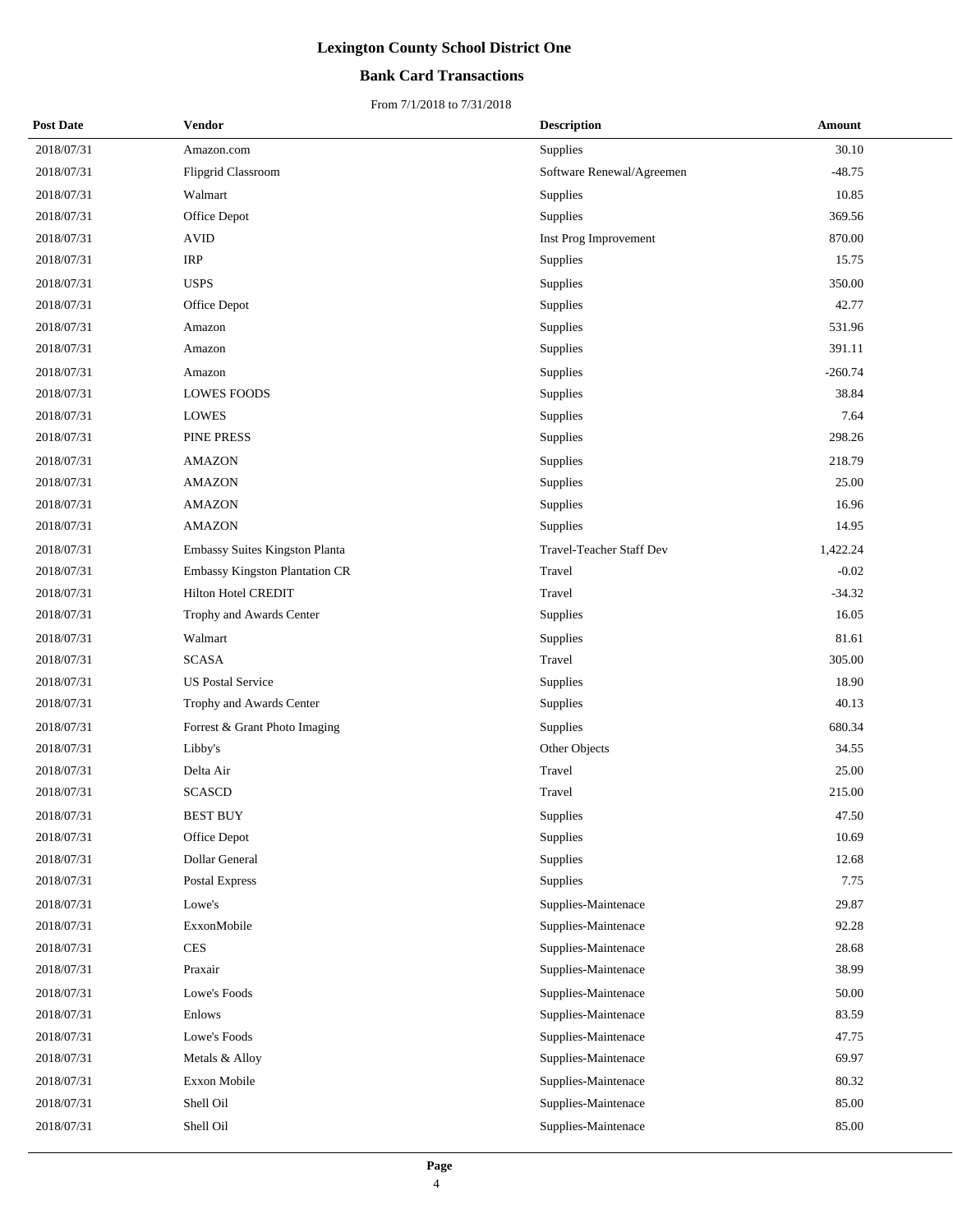## **Bank Card Transactions**

| <b>Post Date</b> | <b>Vendor</b>               | <b>Description</b>  | Amount   |
|------------------|-----------------------------|---------------------|----------|
| 2018/07/31       | Shell Oil                   | Supplies-Maintenace | 81.00    |
| 2018/07/31       | Shell Oil                   | Supplies-Maintenace | 63.15    |
| 2018/07/31       | Lowe's                      | Supplies-Maintenace | 26.73    |
| 2018/07/31       | Amazon                      | Supplies-Maintenace | 102.60   |
| 2018/07/31       | Home Depot                  | Supplies-Maintenace | 160.61   |
| 2018/07/31       | Amazon                      | Supplies-Maintenace | 102.44   |
| 2018/07/31       | Lowe's                      | Supplies-Maintenace | 16.22    |
| 2018/07/31       | <b>CES</b>                  | Supplies-Maintenace | 304.26   |
| 2018/07/31       | Lexington True Value        | Supplies-Maintenace | 11.27    |
| 2018/07/31       | ExxonMobile                 | Supplies-Maintenace | 95.82    |
| 2018/07/31       | <b>Tractor Supply</b>       | Supplies-Maintenace | 50.26    |
| 2018/07/31       | AutoZone                    | Supplies-Maintenace | 315.64   |
| 2018/07/31       | Metals & Alloys             | Supplies-Maintenace | 240.55   |
| 2018/07/31       | Metals & Alloy              | Supplies-Maintenace | 73.11    |
| 2018/07/31       | Sparrow & Kennedy           | Supplies-Maintenace | 98.93    |
| 2018/07/31       | <b>SC Contractors Board</b> | Dues and Fees       | 135.00   |
| 2018/07/31       | Sherwin Williams            | Supplies-Maintenace | 232.67   |
| 2018/07/31       | <b>AMAZON</b>               | Supplies            | 154.21   |
| 2018/07/31       | LOWE'S                      | Supplies            | 65.63    |
| 2018/07/31       | LOWE'S                      | Supplies            | $-32.82$ |
| 2018/07/31       | LOWE'S                      | Supplies            | 63.63    |
| 2018/07/31       | SHERWIN-WILLIAMS            | Supplies            | 115.83   |
| 2018/07/31       | MEGA STOP                   | Supplies            | 41.86    |
| 2018/07/31       | AutoZone                    | Supplies-Maintenace | 131.46   |
| 2018/07/31       | <b>CES</b>                  | Supplies-Maintenace | 170.13   |
| 2018/07/31       | Ferguson                    | Supplies-Maintenace | 18.97    |
| 2018/07/31       | Ferguson                    | Supplies-Maintenace | 701.91   |
| 2018/07/31       | Gateway                     | Supplies-Maintenace | 232.46   |
| 2018/07/31       | <b>CES</b>                  | Supplies-Maintenace | 115.43   |
| 2018/07/31       | <b>CES</b>                  | Supplies-Maintenace | 99.22    |
| 2018/07/31       | Dillon Supply               | Supplies-Maintenace | 152.55   |
| 2018/07/31       | Lexington True Value        | Supplies-Maintenace | 29.75    |
| 2018/07/31       | <b>SC Contractors Board</b> | Dues and Fees       | 135.00   |
| 2018/07/31       | <b>Batteries Plus</b>       | Supplies-Maintenace | 63.99    |
| 2018/07/31       | Ed Smith Lumber             | Supplies-Maintenace | 16.22    |
| 2018/07/31       | WP Law                      | Supplies-Maintenace | 132.48   |
| 2018/07/31       | Epting Dist.                | Supplies-Maintenace | 33.38    |
| 2018/07/31       | Shell Oil                   | Supplies            | 72.45    |
| 2018/07/31       | <b>Walker Hardware</b>      | Supplies            | 51.66    |
| 2018/07/31       | Walker Hardware LLC         | Supplies            | 24.34    |
| 2018/07/31       | Sherwin Williams            | Supplies-Maintenace | 91.98    |
| 2018/07/31       | Ferguson                    | Supplies-Maintenace | 32.85    |
| 2018/07/31       | Gateway                     | Supplies-Maintenace | 84.75    |
| 2018/07/31       | Gateway                     | Supplies-Maintenace | 232.46   |
| 2018/07/31       | Ferguson                    | Supplies-Maintenace | 44.82    |
|                  |                             |                     |          |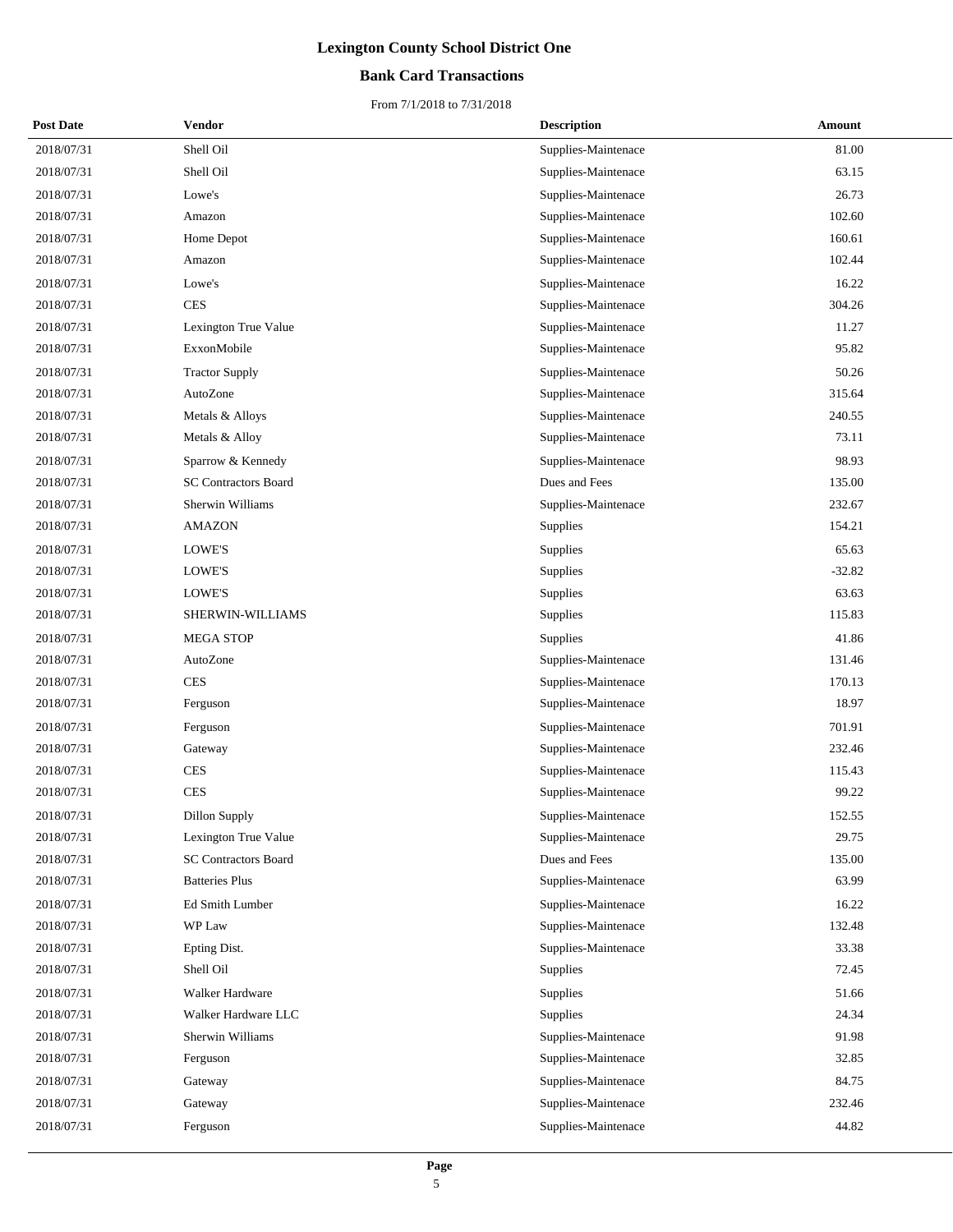## **Bank Card Transactions**

| <b>Post Date</b> | <b>Vendor</b>            | <b>Description</b>      | <b>Amount</b> |
|------------------|--------------------------|-------------------------|---------------|
| 2018/07/31       | Lowe's                   | Supplies-Maintenace     | 44.74         |
| 2018/07/31       | <b>CES</b>               | Supplies-Maintenace     | 84.18         |
| 2018/07/31       | <b>CES</b>               | Supplies-Maintenace     | 36.79         |
| 2018/07/31       | Lowe's                   | Supplies-Maintenace     | 36.96         |
| 2018/07/31       | Lowe's                   | Supplies                | 146.93        |
| 2018/07/31       | speedway                 | Supplies                | 17.45         |
| 2018/07/31       | Lowe's                   | Supplies                | 23.43         |
| 2018/07/31       | the home depot           | Supplies                | 34.43         |
| 2018/07/31       | Sherwin Williams         | Supplies                | 89.48         |
| 2018/07/31       | Lowe's                   | Supplies                | 161.65        |
| 2018/07/31       | smith and jones          | Supplies                | 148.94        |
| 2018/07/31       | the home depot           | Supplies                | 12.71         |
| 2018/07/31       | Smith & Jones            | Supplies-Maintenace     | 187.88        |
| 2018/07/31       | <b>CES</b>               | Supplies-Maintenace     | 121.19        |
| 2018/07/31       | Lexington True Value     | Supplies-Maintenace     | 26.69         |
| 2018/07/31       | <b>CES</b>               | Supplies-Maintenace     | 58.25         |
| 2018/07/31       | <b>CES</b>               | Supplies-Maintenace     | 173.08        |
| 2018/07/31       | <b>CES</b>               | Supplies-Maintenace     | 65.59         |
| 2018/07/31       | ZeroRez                  | Repairs and Maintenance | 249.00        |
| 2018/07/31       | Lowes                    | Supplies                | 36.51         |
| 2018/07/31       | Home Depot               | Supplies-Maintenace     | 119.60        |
| 2018/07/31       | Sherwin Williams         | Supplies-Maintenace     | 185.05        |
| 2018/07/31       | Lowe's                   | Supplies-Maintenace     | 45.65         |
| 2018/07/31       | Lowe's                   | Supplies-Maintenace     | 42.94         |
| 2018/07/31       | LOWE'S                   | Supplies                | 33.26         |
| 2018/07/31       | SMITH & JONES JANITORIAL | Supplies                | 62.06         |
| 2018/07/31       | Home Depot               | Supplies-Maintenace     | 155.34        |
| 2018/07/31       | <b>Ed Smith Lumber</b>   | Supplies-Maintenace     | 137.39        |
| 2018/07/31       | <b>CES</b>               | Supplies-Maintenace     | 261.36        |
| 2018/07/31       | Sherwin Williams         | Supplies-Maintenace     | 137.97        |
| 2018/07/31       | Ferguson                 | Supplies-Maintenace     | 40.33         |
| 2018/07/31       | Ferguson                 | Supplies-Maintenace     | 161.59        |
| 2018/07/31       | Gateway                  | Supplies-Maintenace     | 132.34        |
| 2018/07/31       | Ferguson                 | Supplies-Maintenace     | 82.94         |
| 2018/07/31       | WinSupply                | Supplies-Maintenace     | 45.27         |
| 2018/07/31       | ED Smith Lumber          | Supplies-Maintenace     | 23.80         |
| 2018/07/31       | Lowe's                   | Supplies-Maintenace     | 62.34         |
| 2018/07/31       | Lowe's                   | Supplies-Maintenace     | 12.33         |
| 2018/07/31       | Home Depot               | Supplies-Maintenace     | 177.31        |
| 2018/07/31       | Lowe's                   | Supplies-Maintenace     | 15.68         |
| 2018/07/31       | Lowe's                   | Supplies-Maintenace     | 14.49         |
| 2018/07/31       | Lowes                    | Supplies                | 23.50         |
| 2018/07/31       | <b>CES</b>               | Supplies-Maintenace     | 98.38         |
| 2018/07/31       | Gateway                  | Supplies-Maintenace     | 60.97         |
| 2018/07/31       | ${\rm LR}$ Hook          | Repairs and Maintenance | 116.60        |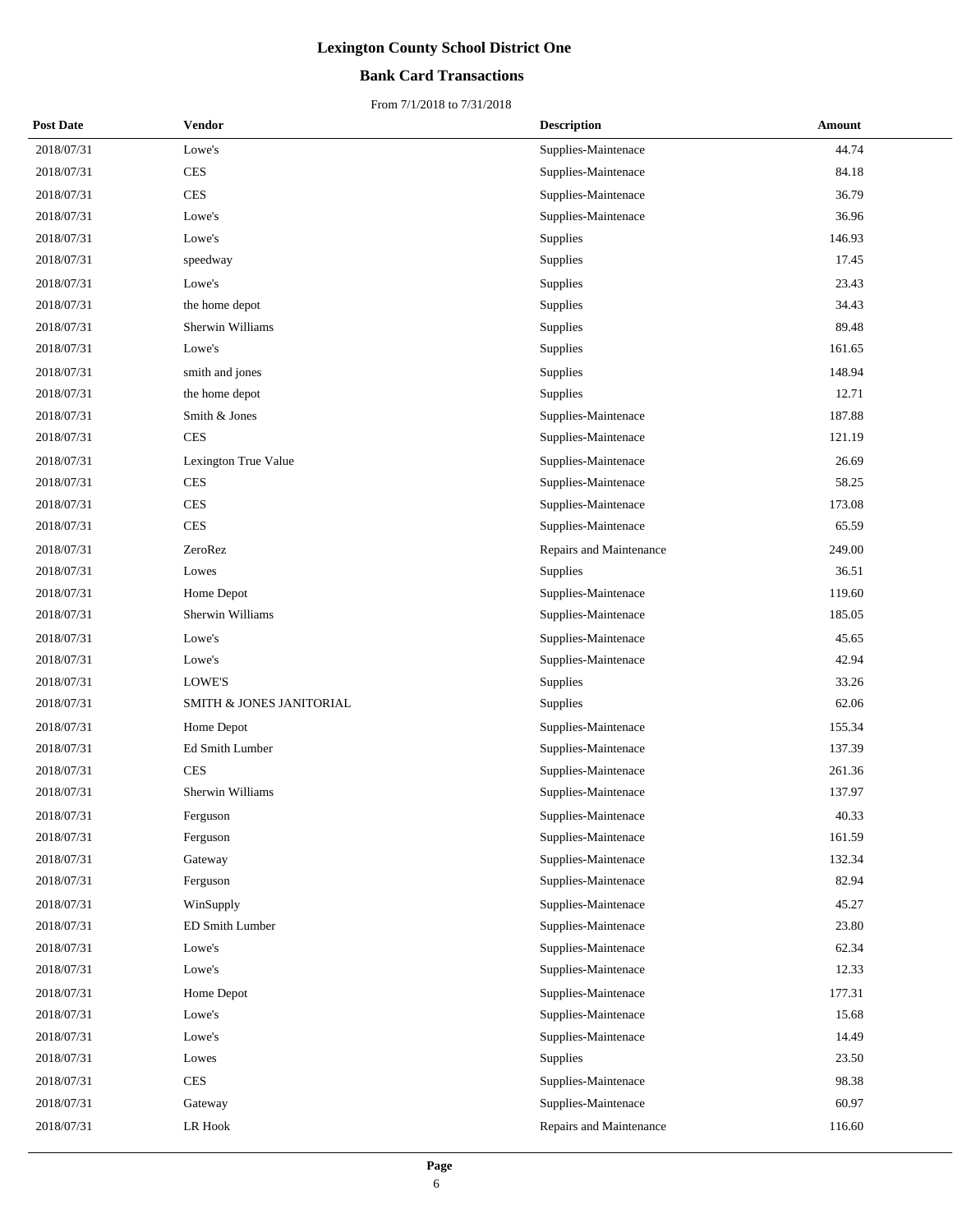## **Bank Card Transactions**

| <b>Post Date</b> | Vendor                  | <b>Description</b>          | Amount |
|------------------|-------------------------|-----------------------------|--------|
| 2018/07/31       | Lexington True Value    | Supplies-Maintenace         | 9.58   |
| 2018/07/31       | Smith & Jones           | Supplies-Maintenace         | 187.88 |
| 2018/07/31       | Ferguson                | Supplies-Maintenace         | 472.92 |
| 2018/07/31       | Lexington True Value    | Supplies-Maintenace         | 21.35  |
| 2018/07/31       | A-Z Lawnmower           | Supplies-Maintenace         | 11.17  |
| 2018/07/31       | A-Z Lawnmower           | Supplies-Maintenace         | 5.54   |
| 2018/07/31       | Smith & Jones           | Supplies-Maintenace         | 60.69  |
| 2018/07/31       | Batteries & Bulbs       | Supplies                    | 103.98 |
| 2018/07/31       | Global Industries       | Supplies                    | 56.60  |
| 2018/07/31       | Lowes                   | Supplies                    | 86.93  |
| 2018/07/31       | Ferguson                | Supplies-Maintenace         | 18.97  |
| 2018/07/31       | Pitt Stop/Exxon Mobil   | Supplies                    | 47.36  |
| 2018/07/31       | Pitt Stop/Exxon Mobil   | Supplies                    | 21.51  |
| 2018/07/31       | Lexington True Value    | Supplies                    | 127.33 |
| 2018/07/31       | Lowe's                  | Supplies-Maintenace         | 15.84  |
| 2018/07/31       | Sherwin Williams        | Supplies-Maintenace         | 231.03 |
| 2018/07/31       | Gateway                 | Supplies-Maintenace         | 210.92 |
| 2018/07/31       | Crowne Plaza            | Travel                      | 102.30 |
| 2018/07/31       | WW Grainger             | Supplies-Maintenace         | 93.17  |
| 2018/07/31       | Ed Smith Lumber         | Supplies-Maintenace         | 128.95 |
| 2018/07/31       | Sherwin Williams        | Supplies-Maintenace         | 48.51  |
| 2018/07/31       | Sherwin Williams        | Supplies-Maintenace         | 119.31 |
| 2018/07/31       | Sherwin Williams        | Supplies-Maintenace         | 186.14 |
| 2018/07/31       | WP Law                  | Supplies-Maintenace         | 28.46  |
| 2018/07/31       | <b>CES</b>              | Supplies-Maintenace         | 138.83 |
| 2018/07/31       | Home Depot              | Supplies-Maintenace         | 97.44  |
| 2018/07/31       | AutoZone                | Supplies-Maintenace         | 136.26 |
| 2018/07/31       | O'Reilly                | Supplies-Maintenace         | 44.53  |
| 2018/07/31       | Ferguson                | Supplies-Maintenace         | 105.68 |
| 2018/07/31       | WW Grainger             | Supplies-Maintenace         | 27.86  |
| 2018/07/31       | WW Grainger             | Supplies-Maintenace         | 7.30   |
| 2018/07/31       | Lowe's                  | Supplies-Maintenace         | 16.22  |
| 2018/07/31       | <b>CES</b>              | Supplies-Maintenace         | 43.33  |
| 2018/07/31       | Smith & Jones           | Supplies-Maintenace         | 203.30 |
| 2018/07/31       | <b>SPEEDWAY</b>         | <b>Pupil Transportation</b> | 100.00 |
| 2018/07/31       | <b>INGLES GAS</b>       | <b>Pupil Transportation</b> | 78.75  |
| 2018/07/31       | <b>GALT HOUSE HOTEL</b> | <b>Pupil Transportation</b> | 120.00 |
| 2018/07/31       | KY EXPO CENTER          | Pupil Transportation        | 108.00 |
| 2018/07/31       | <b>SHELL</b>            | <b>Pupil Transportation</b> | 95.00  |
| 2018/07/31       | WEIGELS                 | <b>Pupil Transportation</b> | 33.65  |
| 2018/07/31       | <b>PARKFAST</b>         | <b>Pupil Transportation</b> | 10.00  |
| 2018/07/31       | <b>PARKFAST</b>         | Pupil Transportation        | 52.00  |
| 2018/07/31       | <b>PARKFAST</b>         | <b>Pupil Transportation</b> | 52.00  |
| 2018/07/31       | <b>SHELL</b>            | Pupil Transportation        | 49.98  |
| 2018/07/31       | <b>EXXONMOBIL</b>       | Pupil Transportation        | 15.00  |
|                  |                         |                             |        |